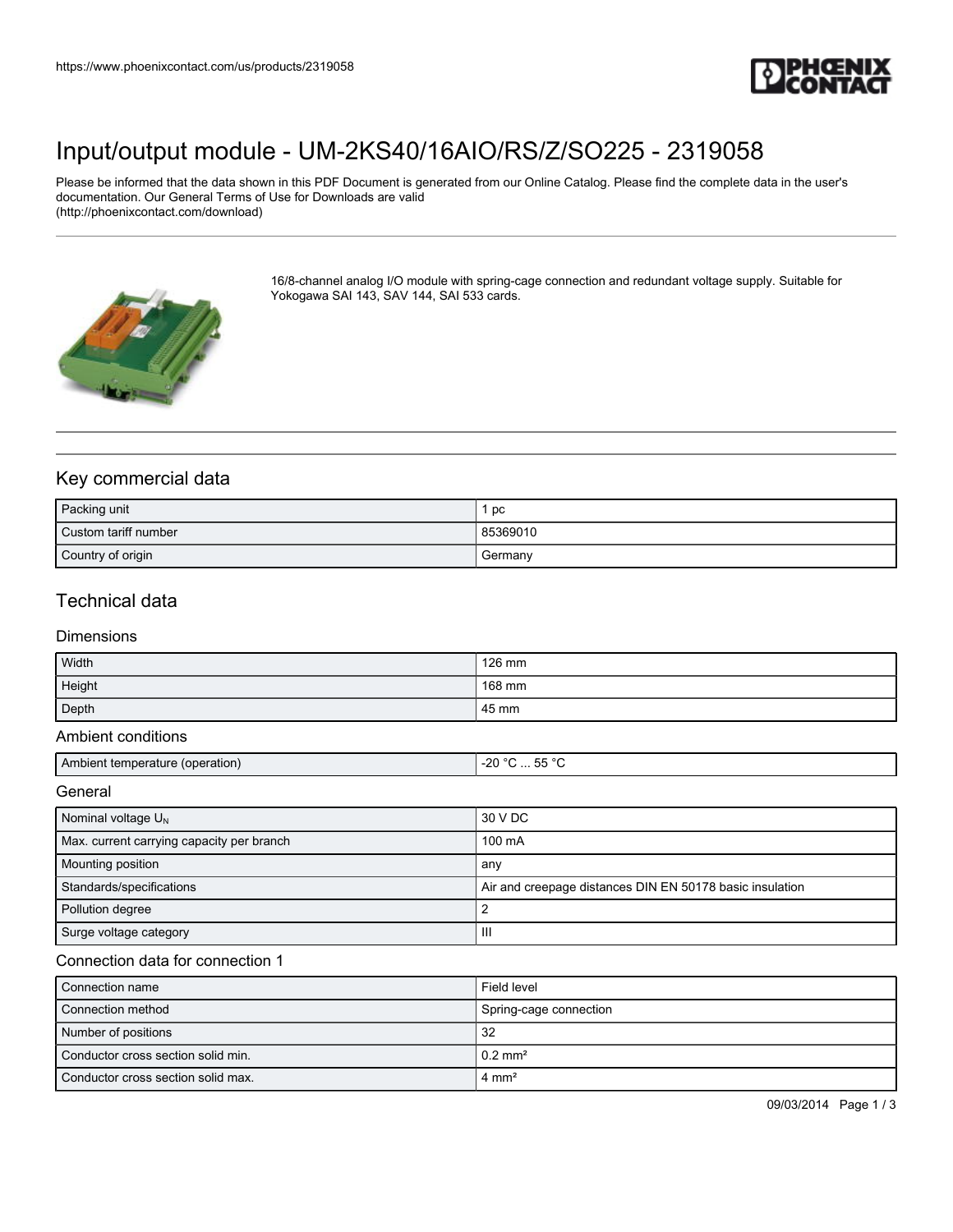

# [Input/output module - UM-2KS40/16AIO/RS/Z/SO225 - 2319058](https://www.phoenixcontact.com/us/products/2319058)

## Technical data

#### Connection data for connection 1

| Conductor cross section stranded min.  | $10.2 \text{ mm}^2$    |
|----------------------------------------|------------------------|
| Conductor cross section stranded max.  | $12.5$ mm <sup>2</sup> |
| Conductor cross section AWG/kcmil min. | -24                    |
| Conductor cross section AWG/kcmil max  |                        |

#### Connection data for connection 2

| Connection name       | Control system level   |
|-----------------------|------------------------|
| Number of connections |                        |
| Connection method     | Yokogawa KS-compatible |
| Number of positions   | -40                    |

#### Supported controller

| Controller          | YOKOGAWA ProSafe-RS |
|---------------------|---------------------|
| - suitable I/O card | <b>SAI143</b>       |
|                     | <b>SAI144</b>       |
|                     | <b>SAI533</b>       |

## **Classifications**

eCl@ss

| eCl@ss 4.0 | 27250313 |
|------------|----------|
| eCl@ss 4.1 | 27250313 |
| eCl@ss 5.0 | 27250313 |
| eCl@ss 5.1 | 27250313 |
| eCl@ss 6.0 | 27069203 |
| eCl@ss 7.0 | 27069203 |
| eCl@ss 8.0 | 27069203 |

ETIM

| <b>ETIM 2.0</b> | EC001434 |
|-----------------|----------|
| ETIM 3.0        | EC001604 |
| <b>ETIM 4.0</b> | EC001437 |
| <b>ETIM 5.0</b> | EC001437 |

### UNSPSC

| UNSPSC 6.01          | 30211824 |
|----------------------|----------|
| <b>UNSPSC 7.0901</b> | 39121421 |
| UNSPSC 11            | 39121421 |
| <b>UNSPSC 12.01</b>  | 39121421 |